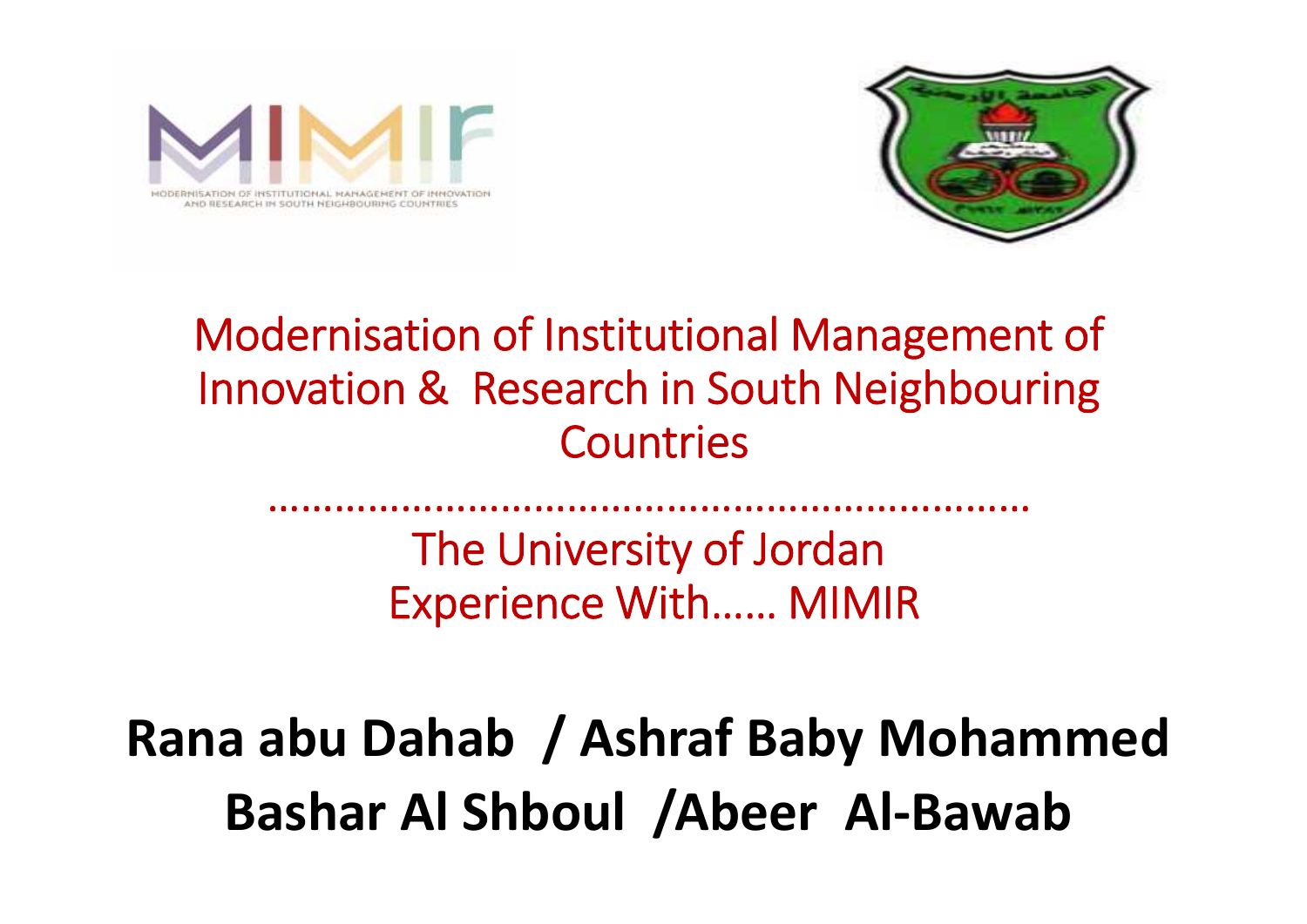



#### **Coordinator: Universitat de Barcelona Spain EUROPEAN PARTNERS**

- **ITALY**: UNIMED; Universita degli Studi di Milano & Sapienza
- **FRANCE**: Université de Montpellier
- **BELGIUM**: Katholieke Universiteit Leuven

**& European University Association**

#### **MENA PARTNERS**

- **JORDAN**: MHE&R , University of Jordan, Al-BALQA´ App. University, JUST
- **MOROCCO**: Mohammed V; Ibn Tofail University; University Sultan Moulay Slimane, Mundiapolis MHE&E&R

**& Association of Arab Universities (AArU)**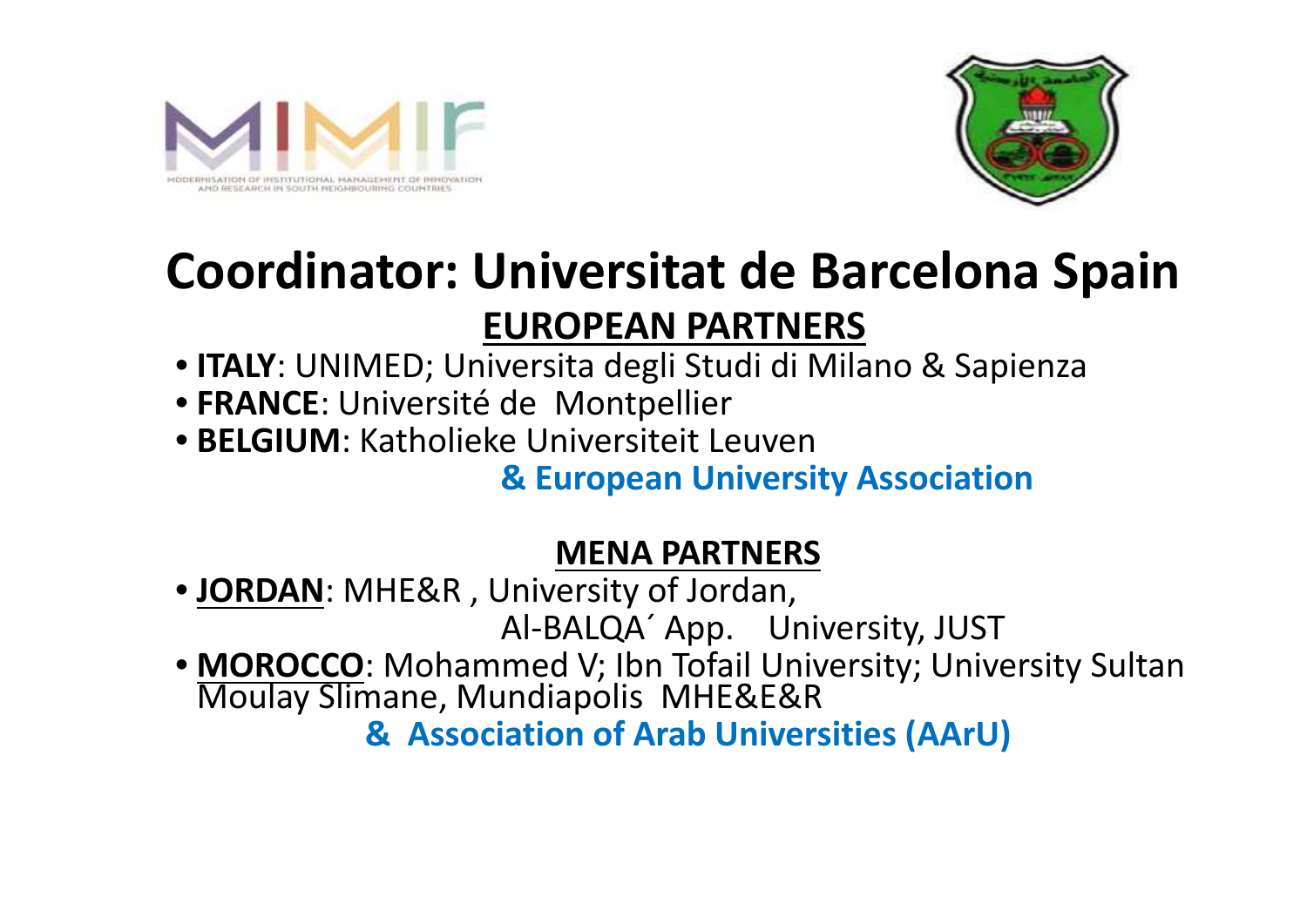## **How?**





- Mapping and Surveying State of Play innovation and research in MENA
- Mapping and Surveying State of Play of Innovation and research in EU
- F1 Outcome: **Road Map for MENA – Vs Handbook from the EU experience**
	- Development & Capacity Building (WP3 -5)
- Modernization of Research Offices; Training F2 | VIOQE
	- Outcome: **Model Implementation**
	- Sustainability & Dissemination (WP 5-7)
	- Conferences + ANI (Arab Network of Internationalization)
- F3 Outcome**: Conferences, National Events, Joint Research**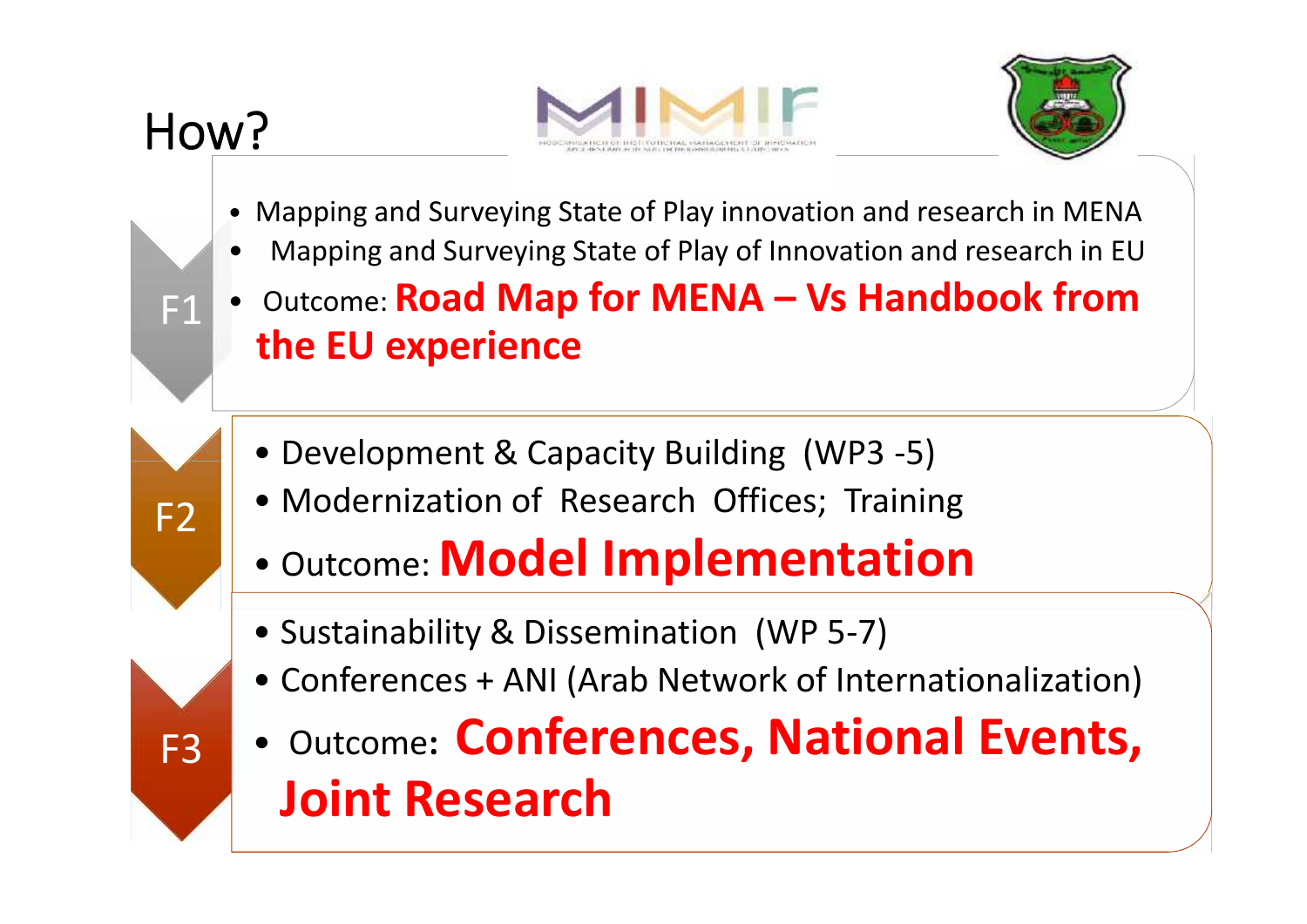

- •Kick off meeting ……… Feb 2016
- Answers for Survey …………………… May 2016
- 1 st Study visit ROMA ( Italy) ………… Nov. 2016
- •Results of SOWT Analysis …………. Dec 2016
- •Field Visit to Jordan …………………. Feb 2017
- •Handbook & Report on Innovation & Research Management ……………………………………..March 2017
- •2 nd Study Visit Leuven( Belgium ) & Conference on innovation Research Management ……………………………………………. March 2017
- 3 rd Study Visit Barcelona ( Spain) ……………. May 2017
- •Roundtable discussion …………………………………July 2017

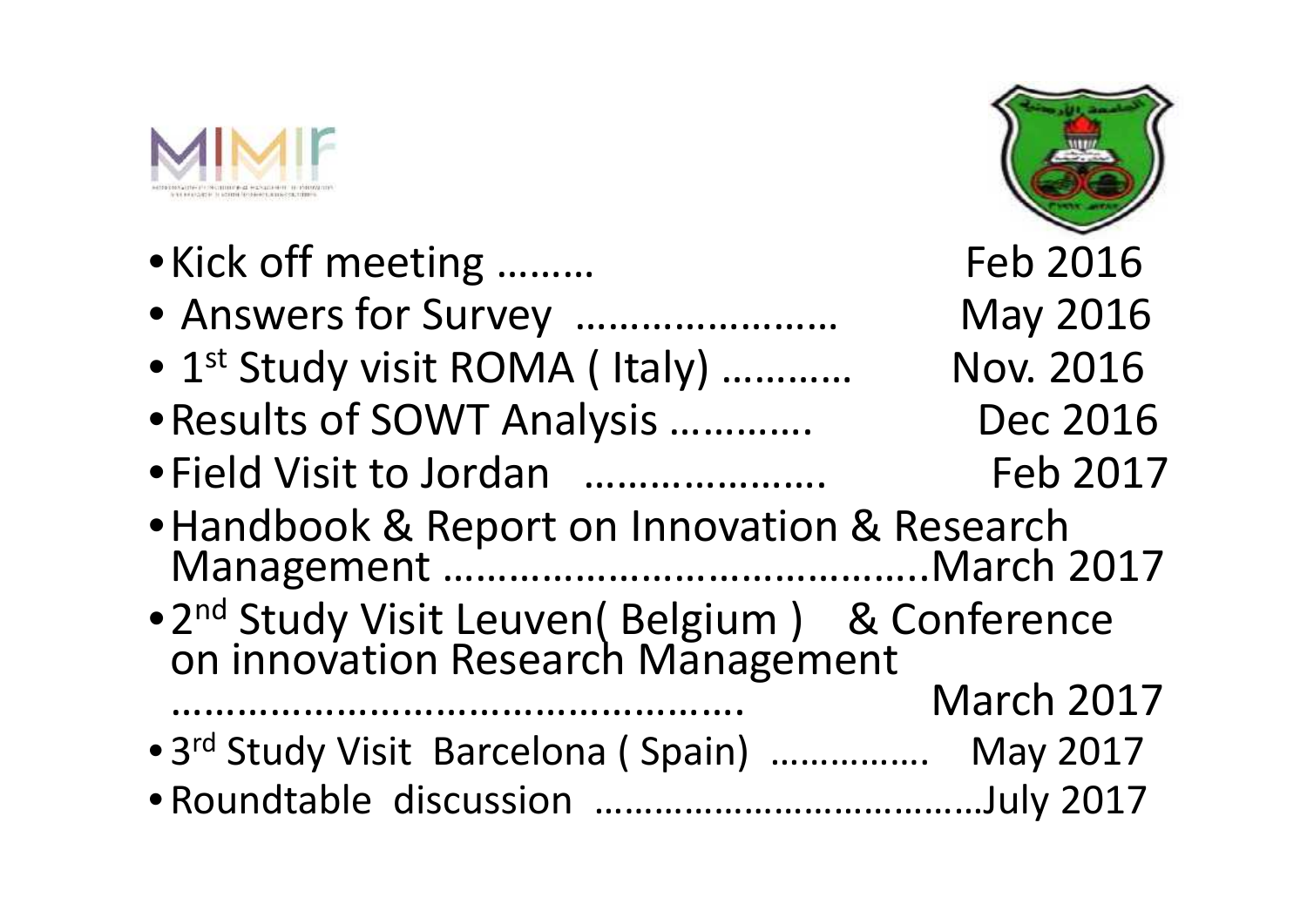



# Kick off meeting ……… Feb 2016 …….. UJ did not attend … …XXXXX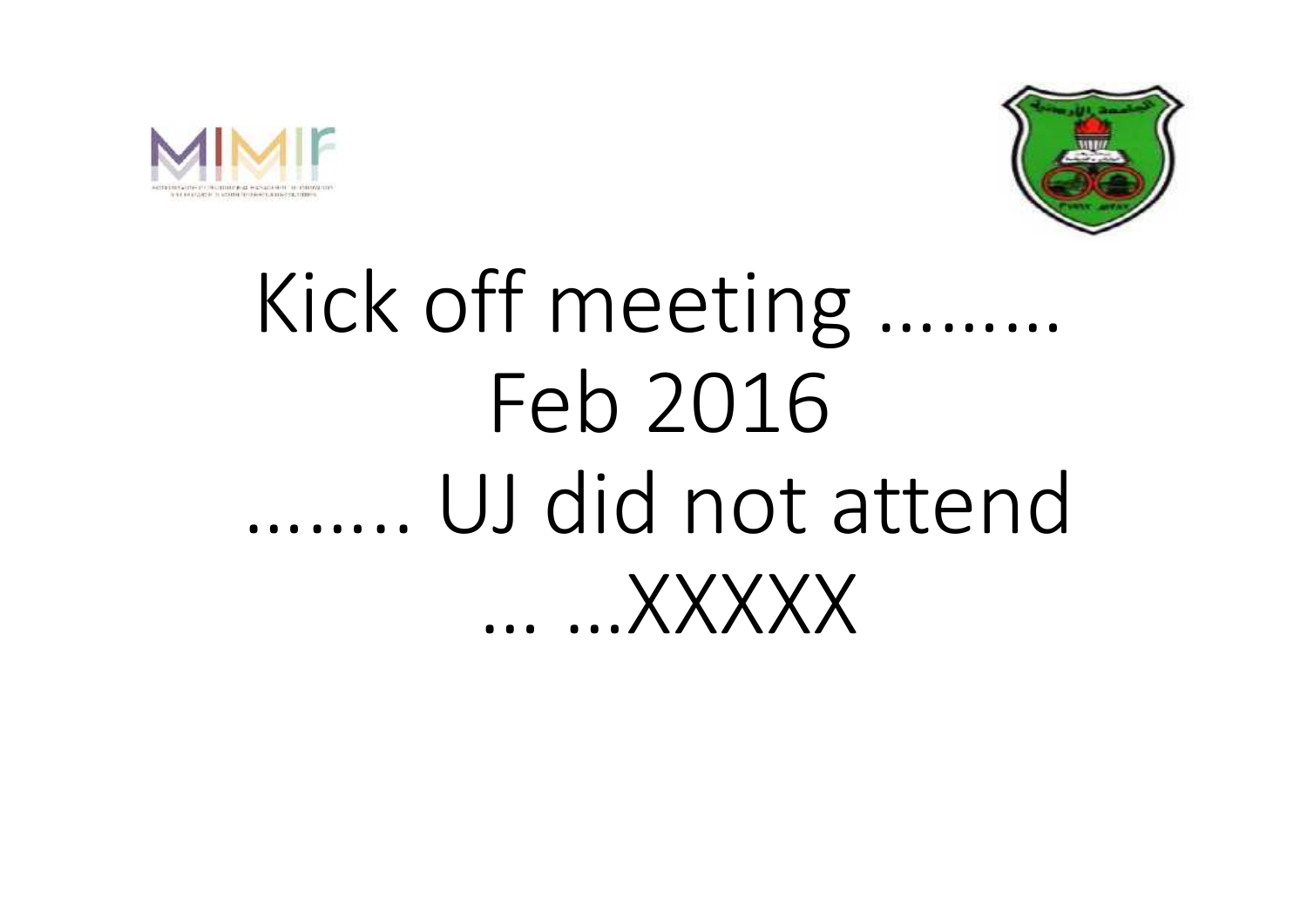



# Answers for Survey May 2016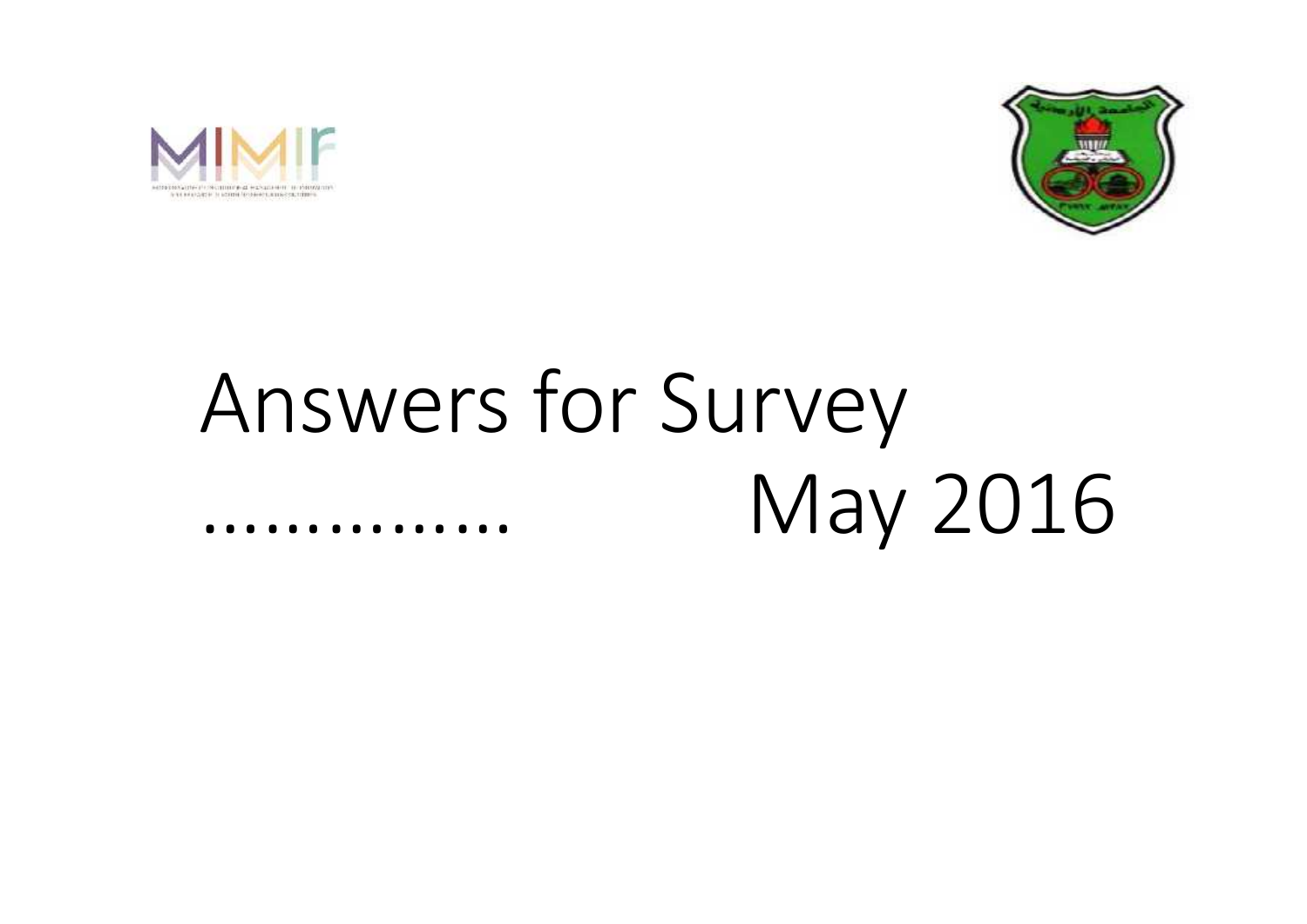



### **MAY /2016**

**Year 1 – WP.1 : Deliverables**.

#### Survey……. From UJ …….. NINE Questions & Answers covered……… research & innovation management

### **\* The Deanship of Scientific Research in UJ filled A Survey**

National SWOT Analysis was prepared

**Goal --- Establish the needs in Innovation & Research Nationally**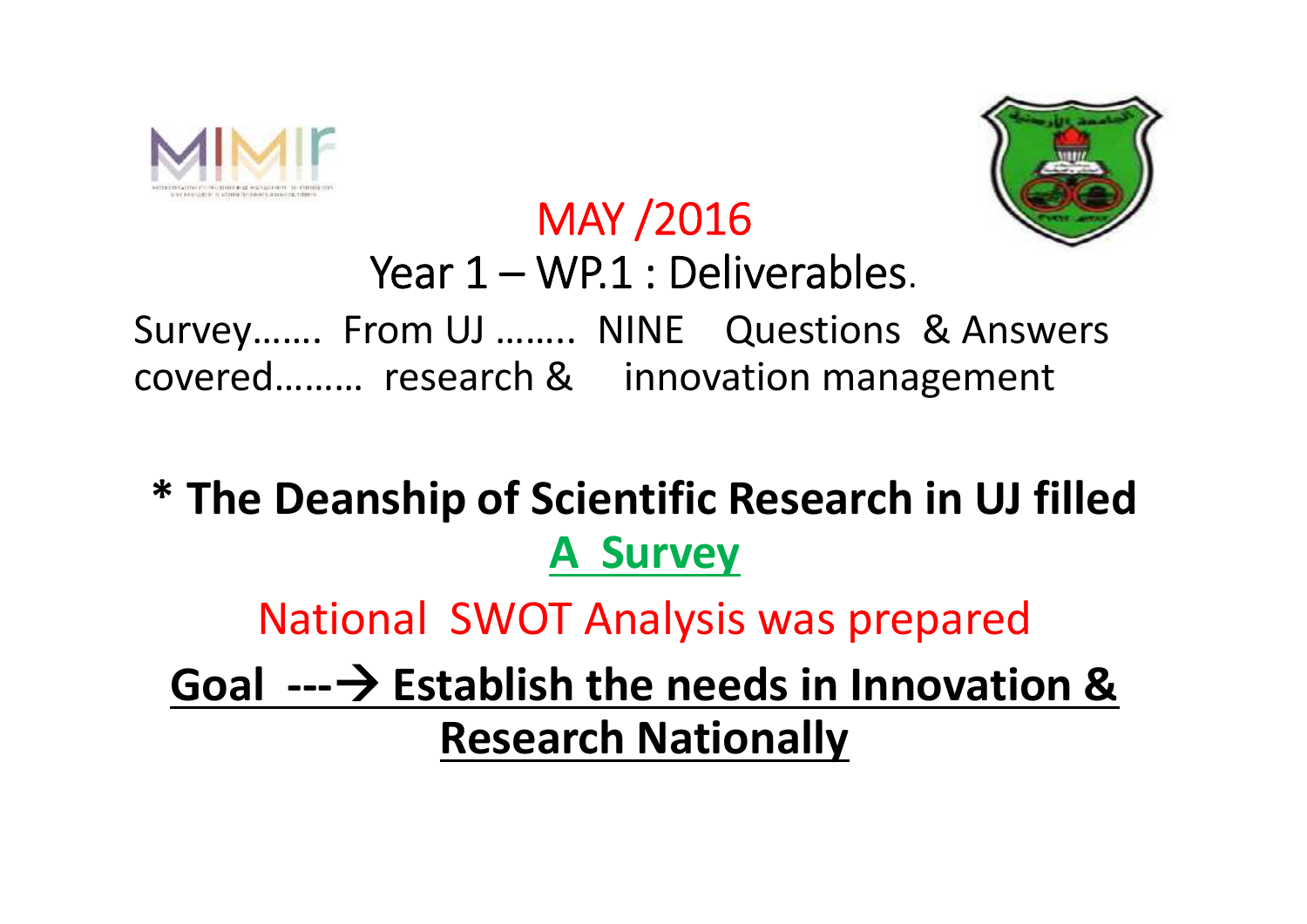



#### Q1) Describe your university system

Funding for research & how is this distributed & according to which criteria?

Q2) Governance of the system – who takes which decisions & what are the accountability mechanisms, ministries, agencies, funding bodies, universities?

Q3) How do these stakeholders coordinate policies?

Q4) National incentives or schemes that require special attention in relation to research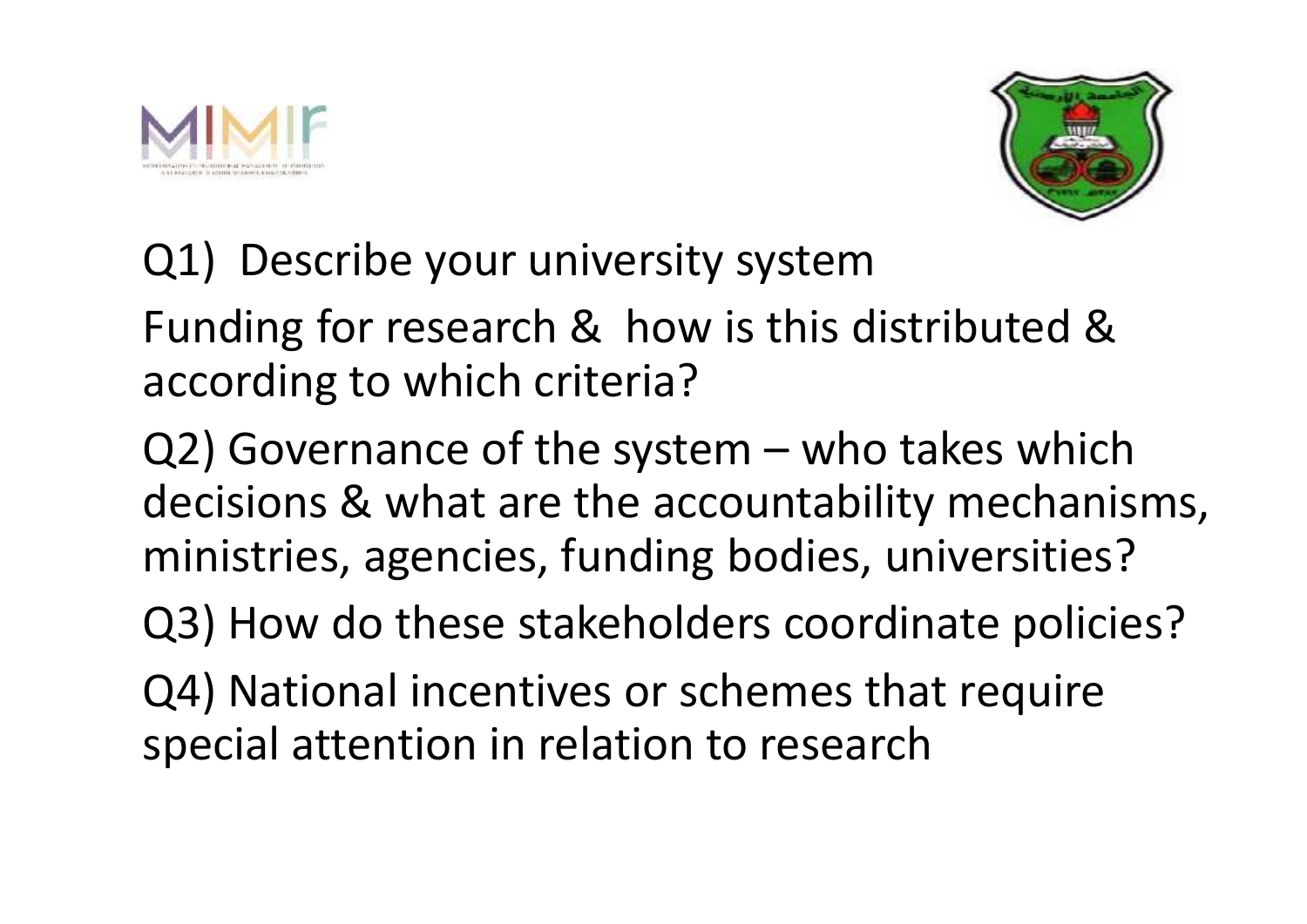



#### Q5) **Research & innovation strategies**

- **i) Indicate four main strenghts in research & innovation**
- **ii) Indicate four main weaknesses in research & innovation**
- **Q6) Does your institution have a research and/or innovation strategy?**
- **Q7) How is your institution implementing these priorities for research?**
- **Q8) How are your institution implementing these priorities for innovation? i) In relation to collaboration with private or public partners?**
- **Q9) i) Do you have any monitoring mechanisms to measure the success of implementation? what are they?**
- **Who is responsible for the implementation of the strategies in research and innovation?**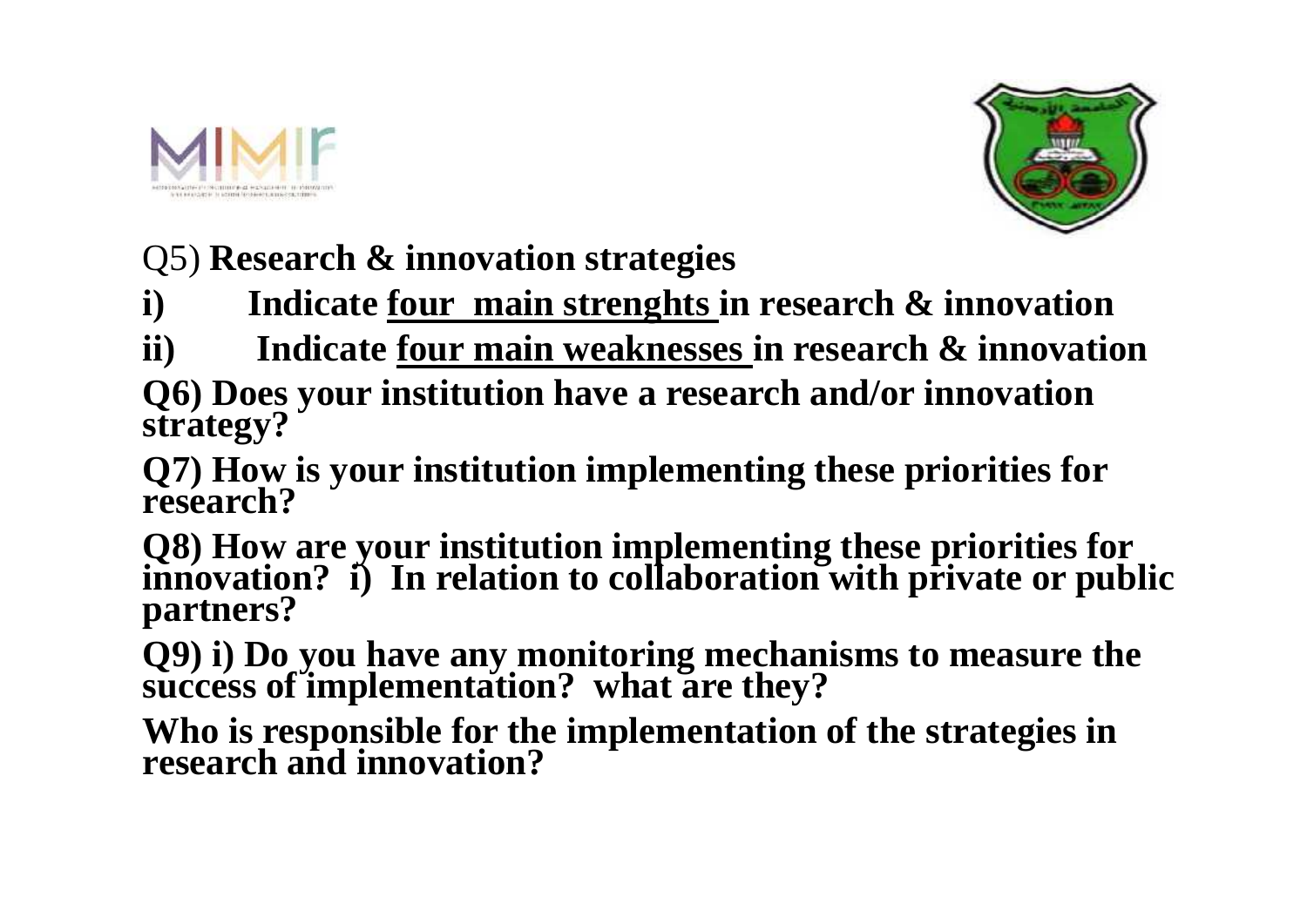



# Results of SOWT Analysis Dec 2016 After our own national meeting at **Association of Arab Universities (AArU) with National Ersumus Office**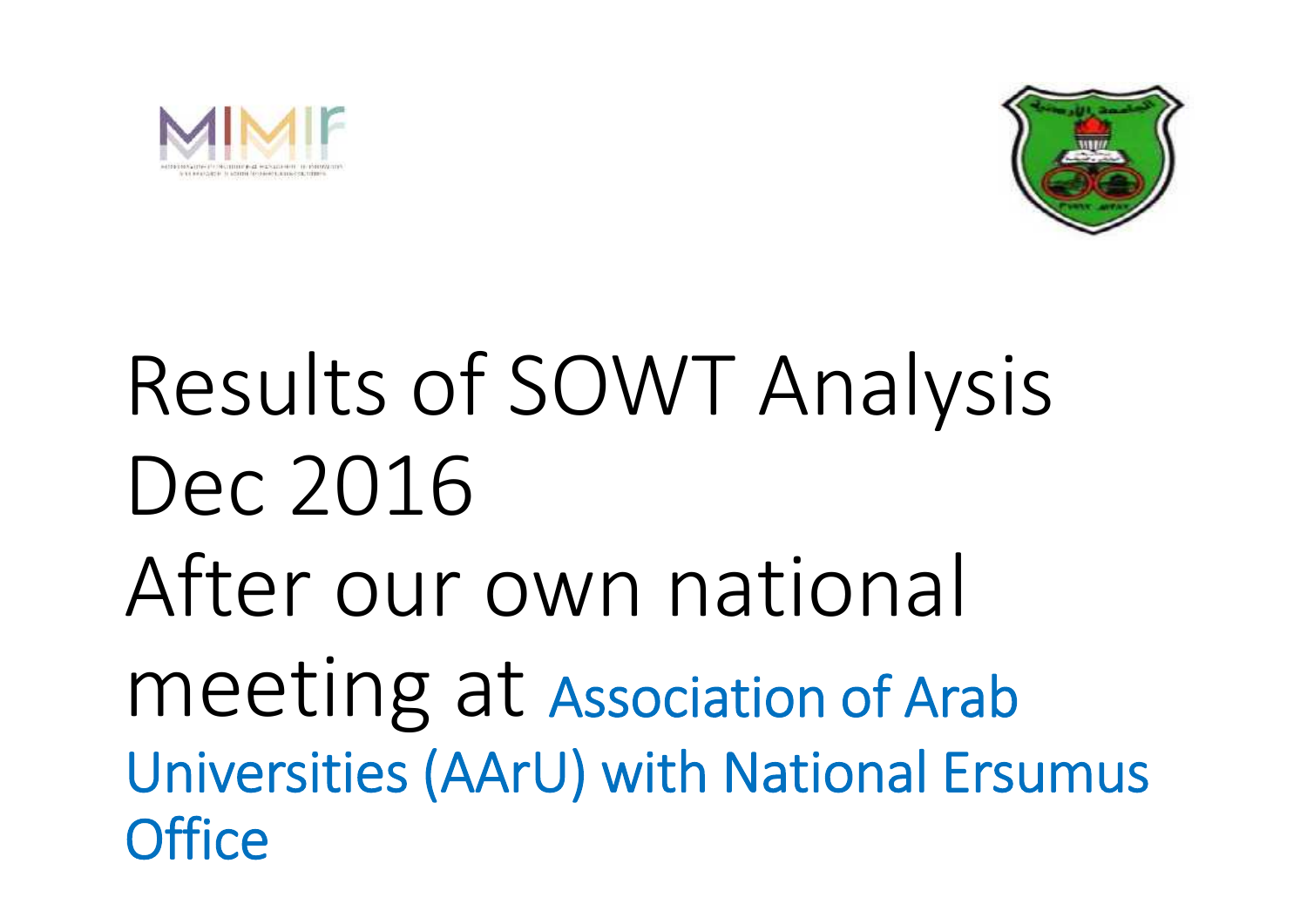



## 1st Study visit ROMA (Italy) **Nov. 2016**



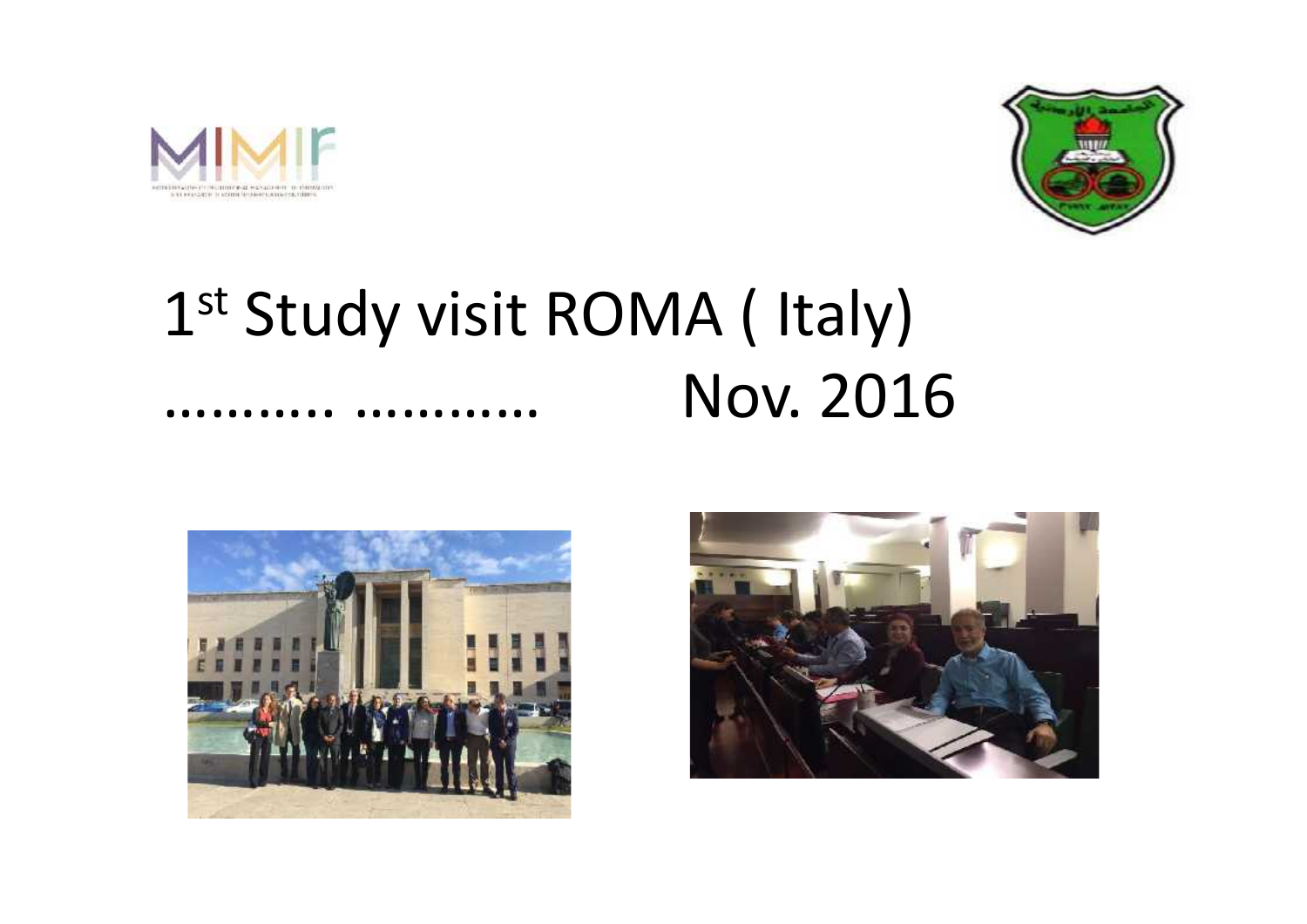## Rome Study Visit Day 2 Nov. 2016 **Sapiaenza University** (Italy)

#### **Lectures from or About**

- $\diamond$  **Head Intern. Scientific . Cooper. Office**
- $\triangle$  **Head of TTO about Research Enhancement and Innovation (***spin off/start up/Patents***)**
- **Deputy Rector for Research Infrastructures &Tools about strategies for research**
- **Grant Office Head about funded Research projects**
- **Director of Internationalization Office (ARI) discussion on internationalization efforts at Sapienza**
- **Public funding to higher education institutions in Italy**
- **Students & professors mobility & European projects**
- *<b>☆The International University Rankings*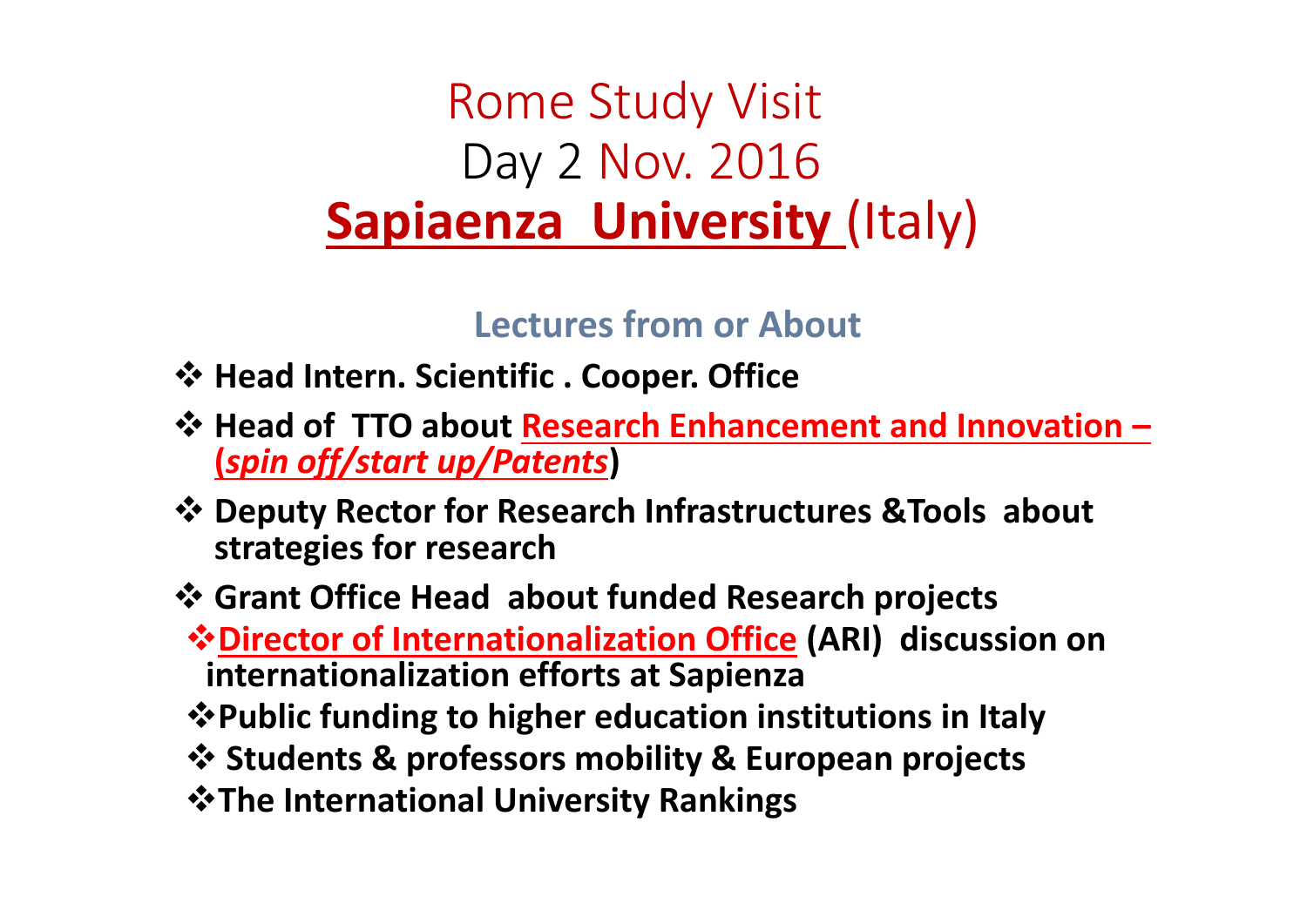

#### ❖A Visit & presentation Nanotechnology & Nanoscience Laboratory





A visit and presentation from Sapienza spin off company at the department of Biochemical science

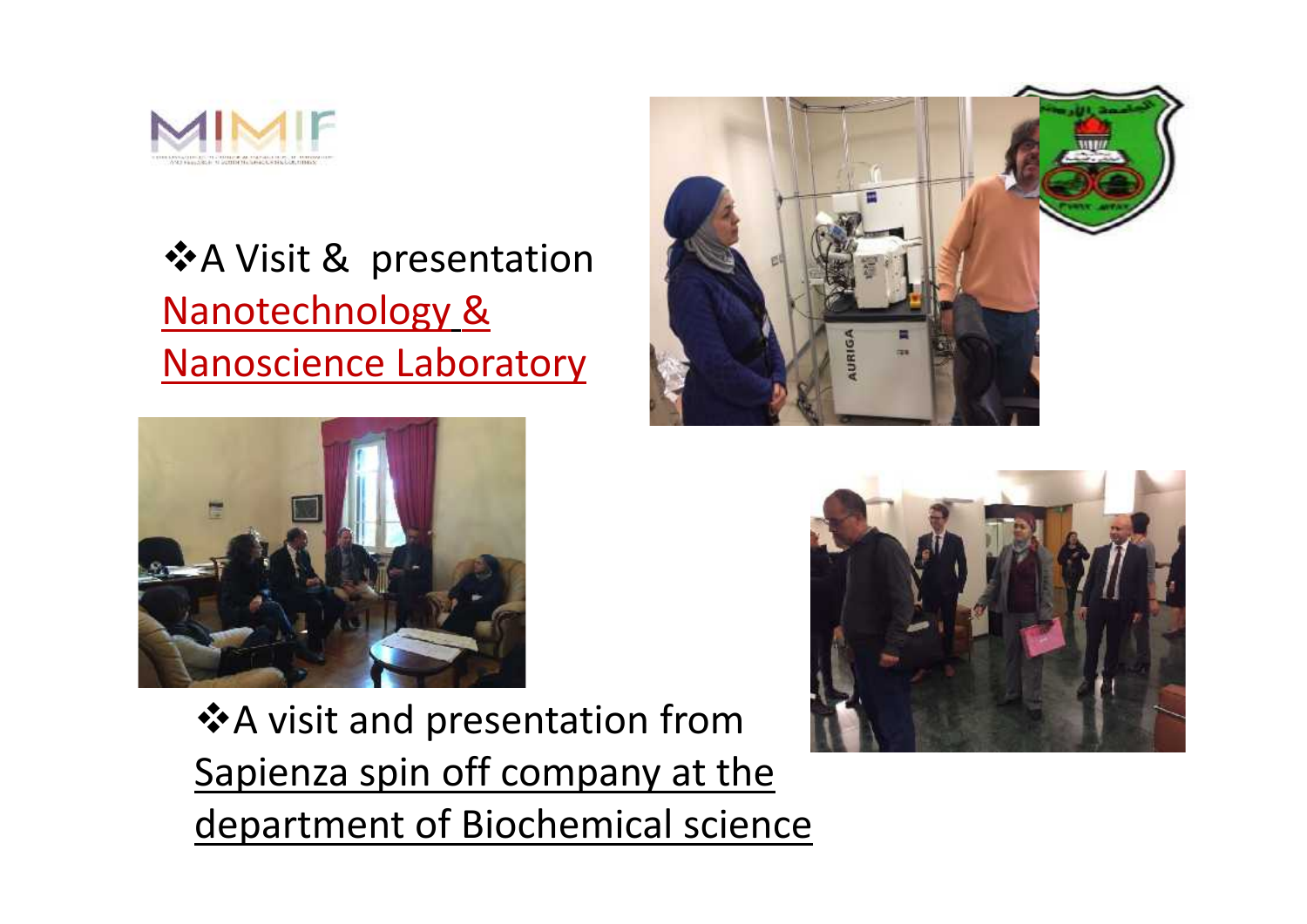#### Discussion & Notes **Rome Study Visit Nov. 2016**

- $\Box$  Summery about Spaineza regulations & guidelines of innovation & research including spinoff & startups will be disseminated to all members
- $\Box$  Discussion the synchronization of International Scientific Cooperation & the need to be updated at UJ & between other JO universities.
- □ All by laws, regulations &. guidelines for university spinoffs, startups and entrepreneurship need to be developed . Some can be learned from the EU experiences
- $\Box$  Strategies & action plans for fund raising & funded collaboration project need to be in place for JO universities.
- Awareness about the concepts & practice of innovation & entrepreneurship need to be developed for JO universities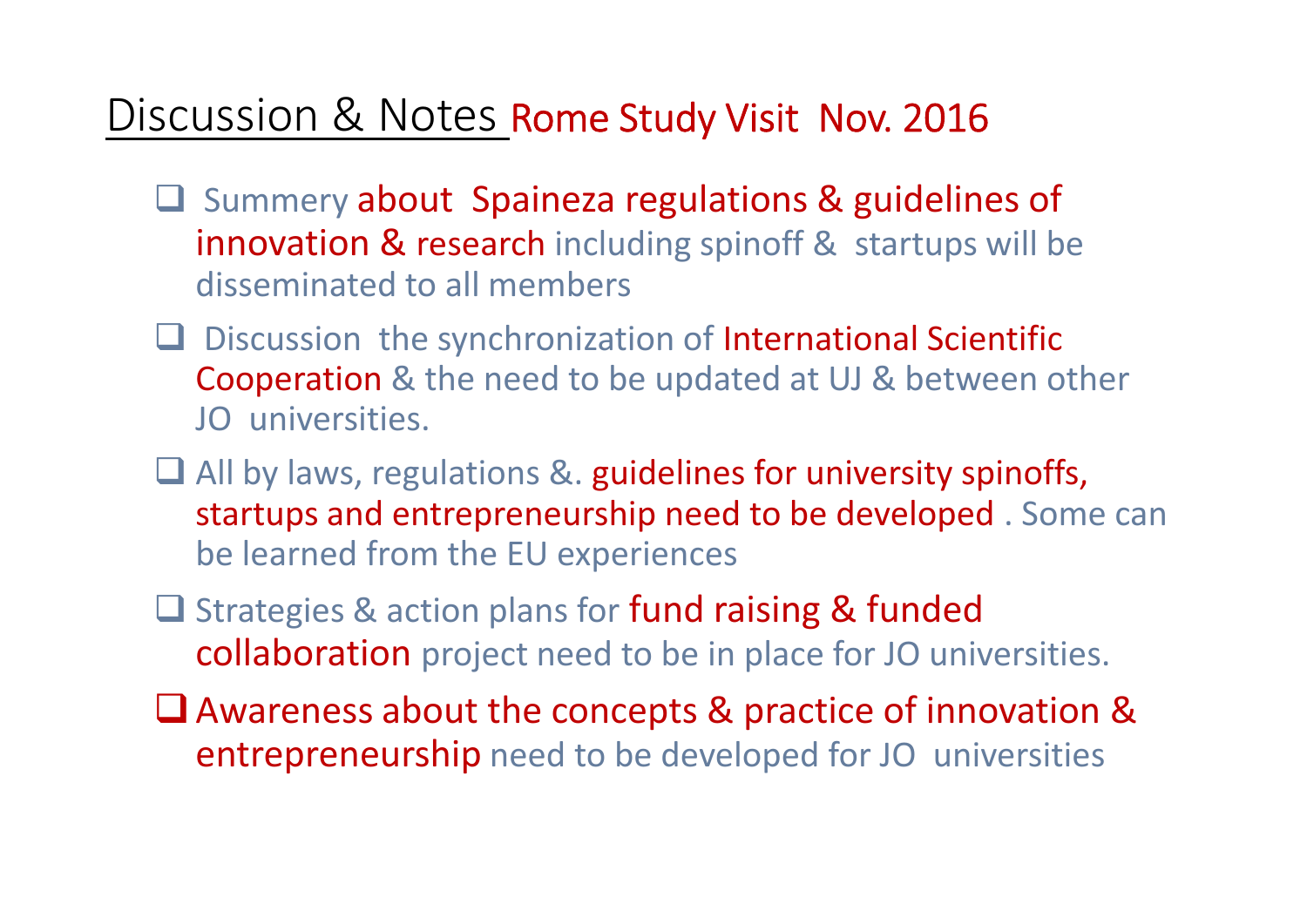



European Field Visit to Jordan Feb 201 Meeting with or visit to Dean of Academic research  $V$  HMCSR Water & Energy research center

 $\checkmark$  Innovation center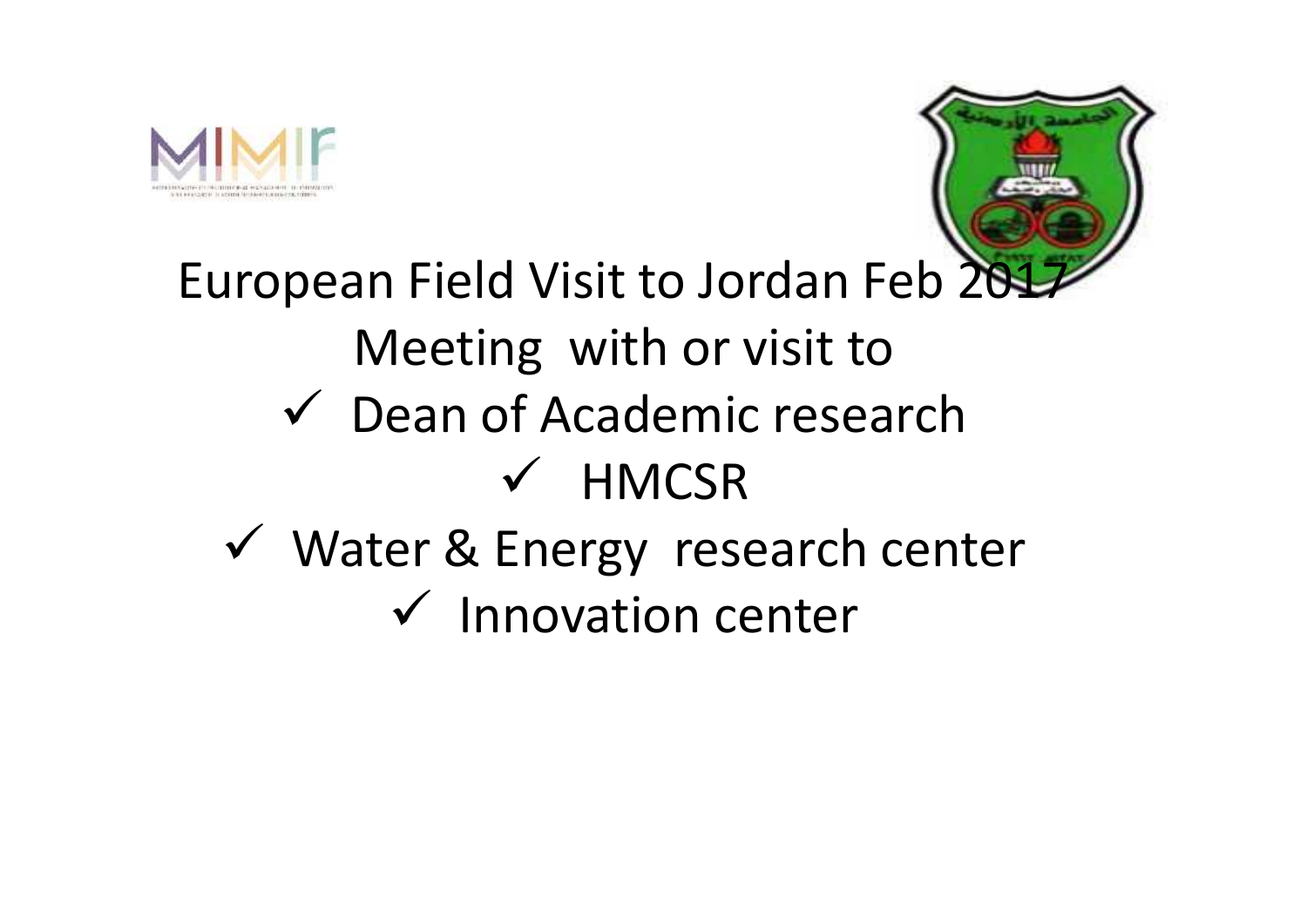











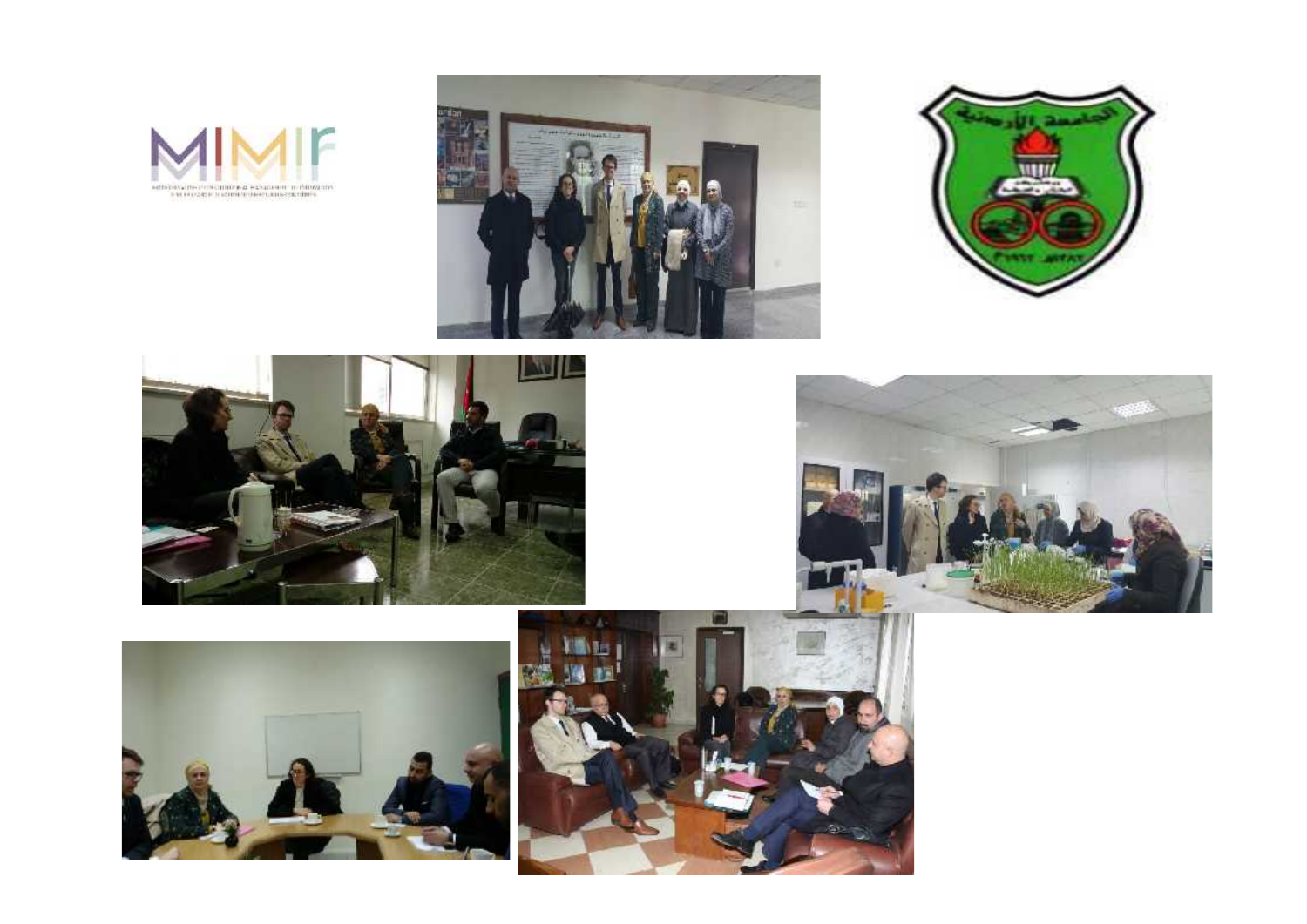



### Handbook

## &

## Report on Innovation & Research Management March 2017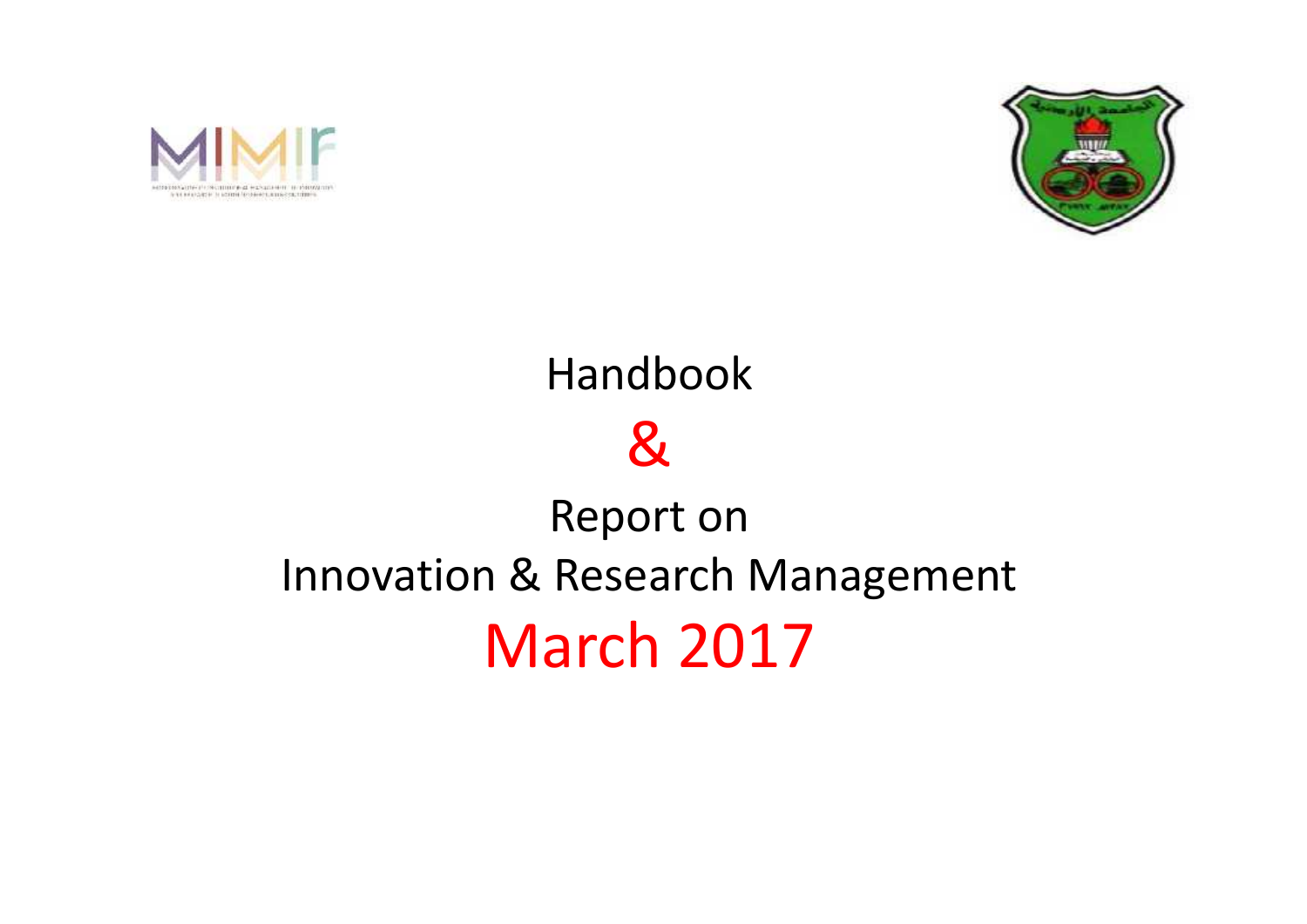



## 2 nd Study Visit Leuven( Belgium ) & Conference on innovation Research Management March 2017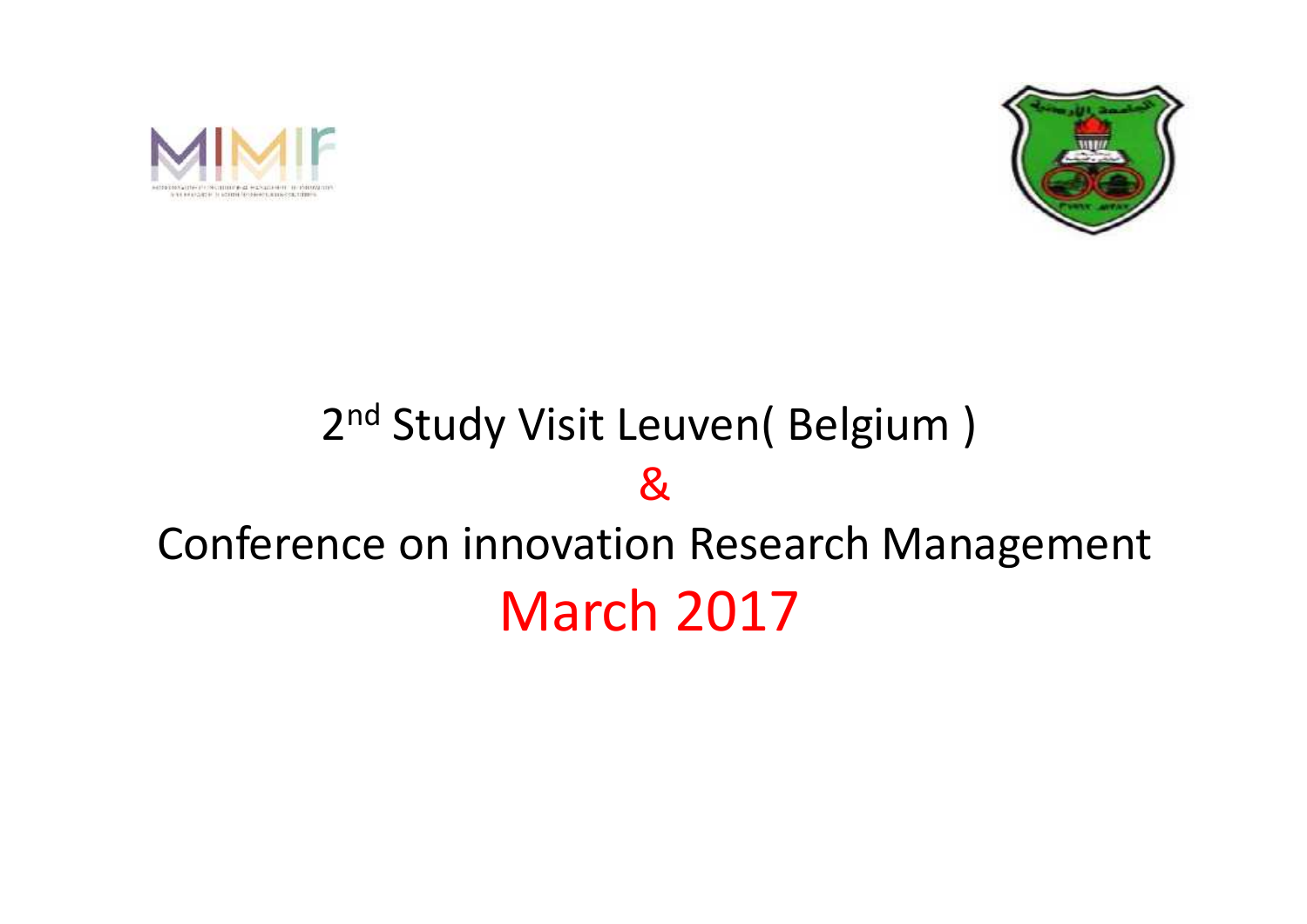



\*Director of Leuven center for global governance \*\*Advisor of International public relation & outreach \*\*\*Director of Leuven research & development \*\*\*\*Bakala Academy, Head of Athletic Performance Center \*\*\*\*\*Director of Media studies \*\*\*\*\*Director of International Research Project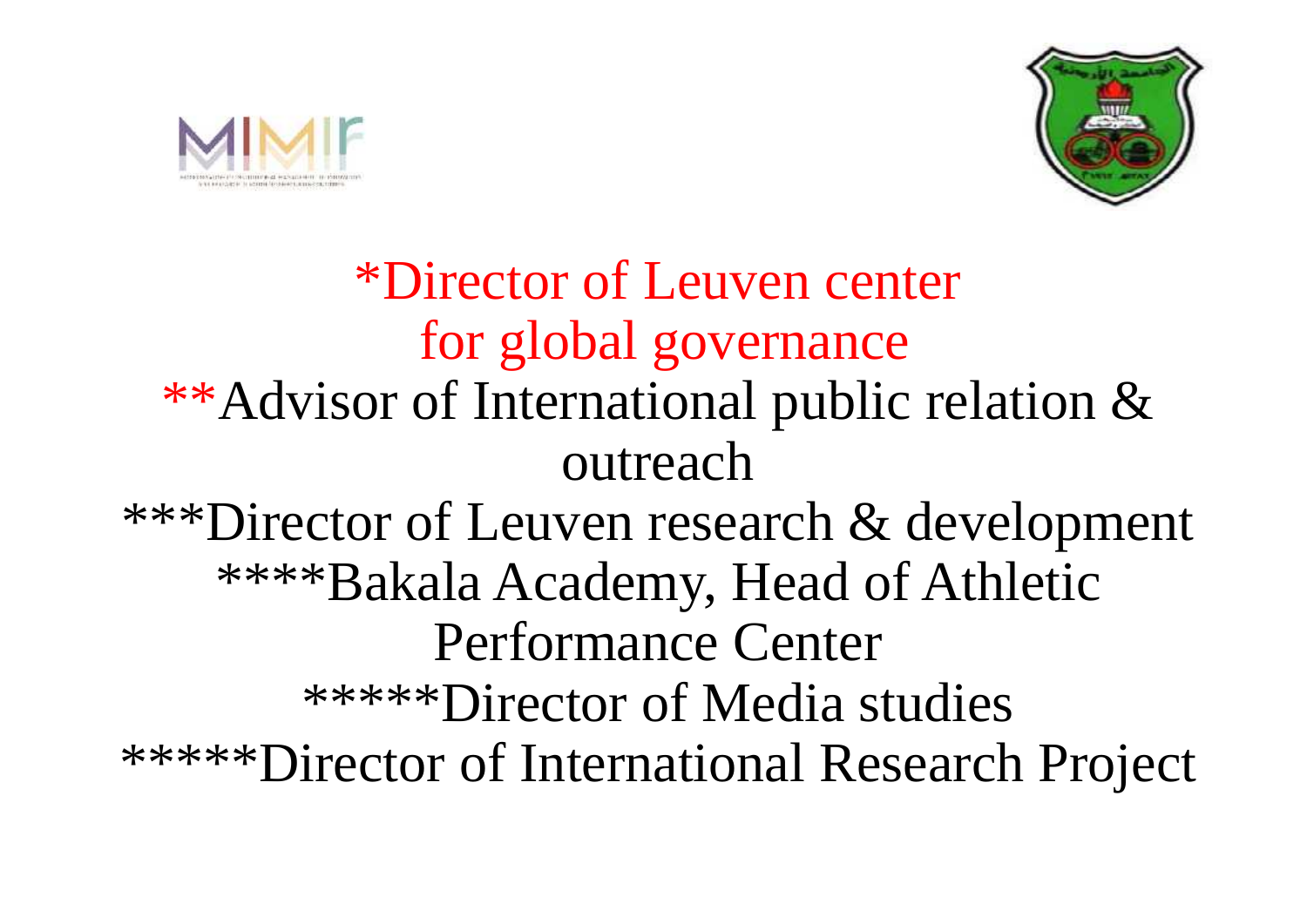









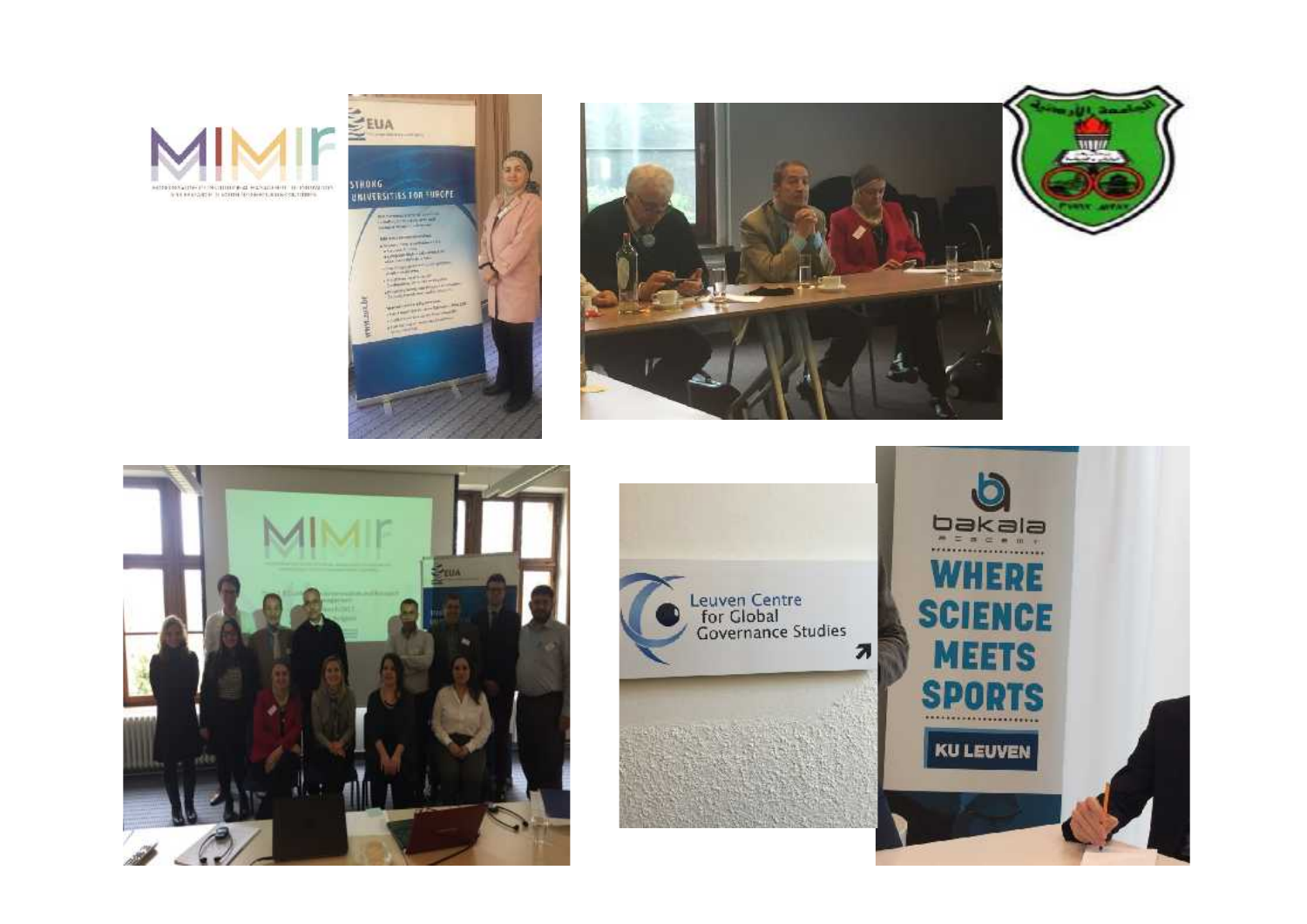



### Conference on innovation Research Management **Discussion about**

- $\checkmark$  Draft handbook & report on European innovation & research Management
- Global higher education &research collaboration
- $\checkmark$  University- business collaborative research, goals outcomes & new assessment
- $\checkmark$  Principles and practices for international Doctoral Education
- University of Montpellier innovation & research Management Model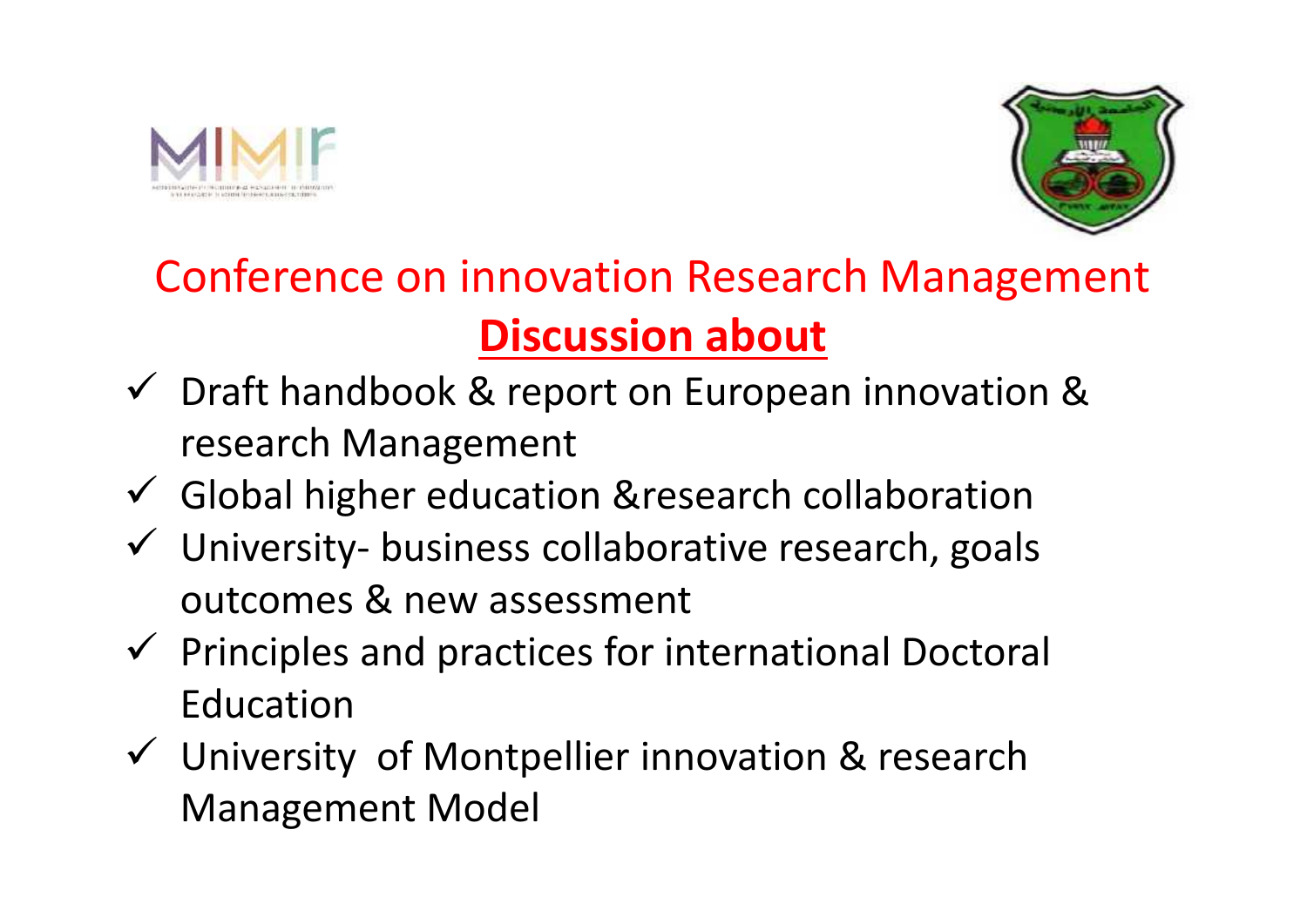



## 3 rd Study Visit Barcelona ( Spain) May 2017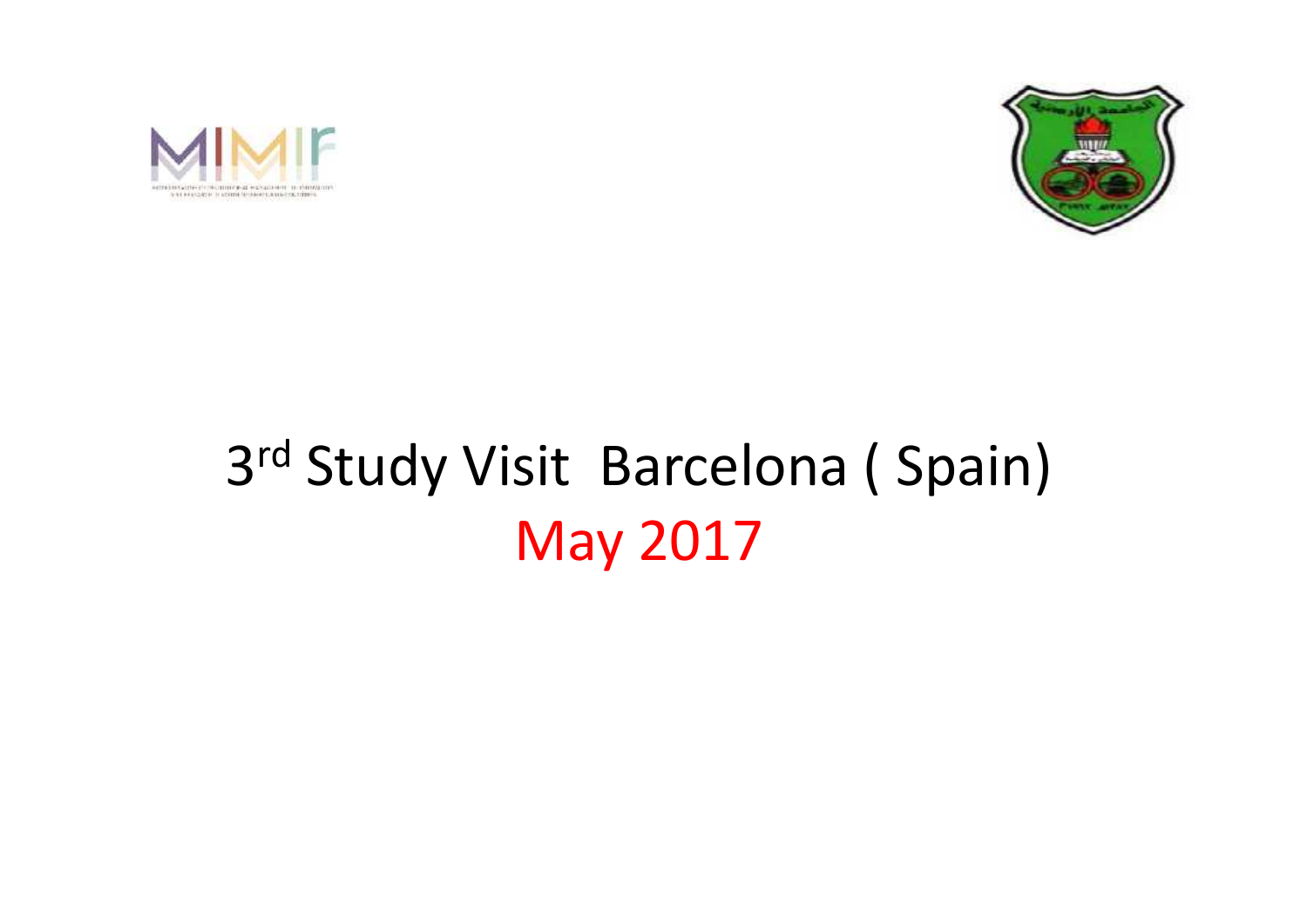